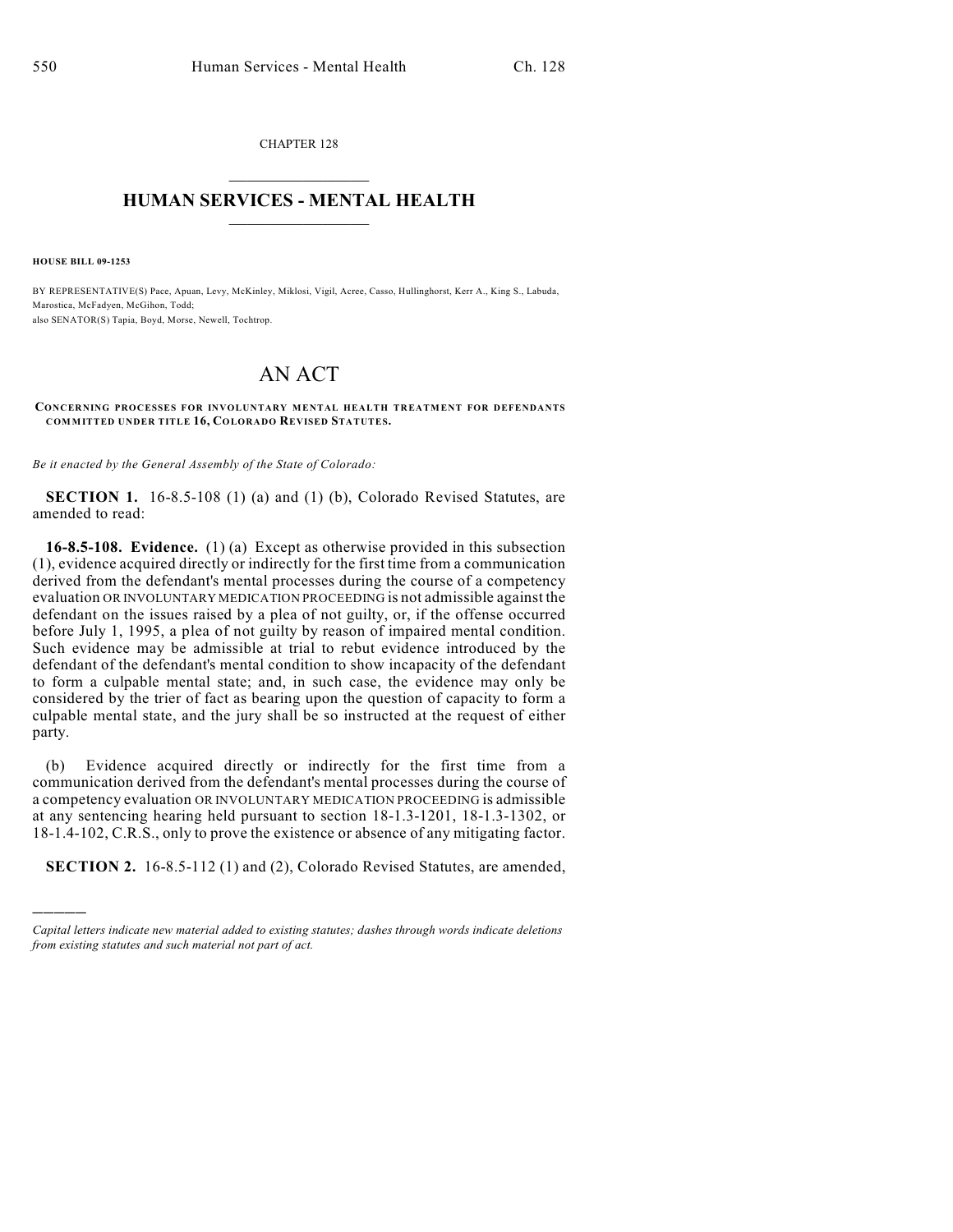and the said 16-8.5-112 is further amended BY THE ADDITION OF A NEW SUBSECTION, to read:

**16-8.5-112. Venue for collateral hearings.** (1) If a defendant committed to the custody of the department for evaluation or for restoration treatment meets the constitutional requirements for the administration of involuntary medication, the defendant's treating physician may petition the court for an order requiring that the defendant accept the treatment or, alternatively, that the medication be forcibly administered to the defendant. THE DEPARTMENT SHALL, PRIOR TO THE HEARING ON THE PETITION, DELIVER A COPY OF THE PETITION TO THE COURT THAT COMMITTED THE DEFENDANT TO THE CUSTODY OF THE DEPARTMENT, THE PROSECUTING ATTORNEY, AND THE DEFENDANT'S LEGAL REPRESENTATION IN THE CRIMINAL CASE, IF SUCH REPRESENTATION EXISTS, AND TO THE DEFENDANT DIRECTLY IF HE OR SHE DOES NOT HAVE LEGAL REPRESENTATION. A PHYSICIAN SHALL ASSESS AND DOCUMENT THE DEFENDANT'S MENTAL STATUS PRIOR TO THE ADMINISTRATION OF MEDICATION.

(2) This A petition FOR INVOLUNTARY TREATMENT may SHALL be heard in the court that committed the defendant to the custody of the department or in the court of the jurisdiction in which the defendant is located. The court of the jurisdiction in which the defendant is located shall not exercise its jurisdiction without the permission of the court that committed the defendant to the custody of the department OF THE JURISDICTION WHERE THE DEFENDANT IS LOCATED. THE DEPARTMENT SHALL PROMPTLY DELIVER A COPY OF THE ORDER GRANTING OR DENYING THE PETITION TO THE COURT THAT COMMITTED THE DEFENDANT TO THE CUSTODY OF THE DEPARTMENT, THE PROSECUTING ATTORNEY, AND THE DEFENDANT'S LEGAL REPRESENTATION IN THE CRIMINAL CASE, IF SUCH REPRESENTATION EXISTS, AND TO THE DEFENDANT DIRECTLY IF HE OR SHE DOES NOT HAVE LEGAL REPRESENTATION.

(4) IF A DEFENDANT COMMITTED TO THE CUSTODY OF THE DEPARTMENT FOR EVALUATION OR FOR RESTORATION TREATMENT IS ORDERED BY A COURT TO ACCEPT TREATMENT AS SET FORTH IN SUBSECTION (1) OF THIS SECTION AND IS SUBSEQUENTLY RETURNED TO JAIL FOR PENDING COURT PROCEEDINGS, THE COUNTY JAIL MAY REQUIRE THE DEFENDANT TO CONTINUE TO RECEIVE THE SAME COURT-ORDERED TREATMENT THAT WAS ADMINISTERED BY THE DEPARTMENT BEFORE THE DEFENDANT WAS DISCHARGED FROM INPATIENT CARE, OR, ALTERNATIVELY, APPROPRIATE MEDICAL PERSONNEL PROVIDED BY THE JAIL MAY FORCIBLY ADMINISTER SUCH COURT-ORDERED MEDICATION TO THE DEFENDANT.

**SECTION 3.** 27-10-111 (4.5), Colorado Revised Statutes, is amended to read:

**27-10-111. Hearing procedures - jurisdiction.** (4.5) (a) In the event that a respondent OR a person found not guilty by reason of impaired mental condition pursuant to section 16-8-103.5 (5), C.R.S., or by reason of insanity pursuant to section  $16-8-105$  (4) OR  $16-8-105.5$ , C.R.S., or a defendant found incompetent to proceed pursuant to section  $16-8.5-103$ , C.R.S., refuses to accept medication, the court having jurisdiction of the action pursuant to subsection (4) of this section, the court committing the person or defendant to the custody of the department of human services pursuant to section 16-8-103.5 (5), 16-8-105 (4), or  $16-8.5-111$  (2) (b) 16-8-105.5, C.R.S., or the court of the jurisdiction in which the designated facility